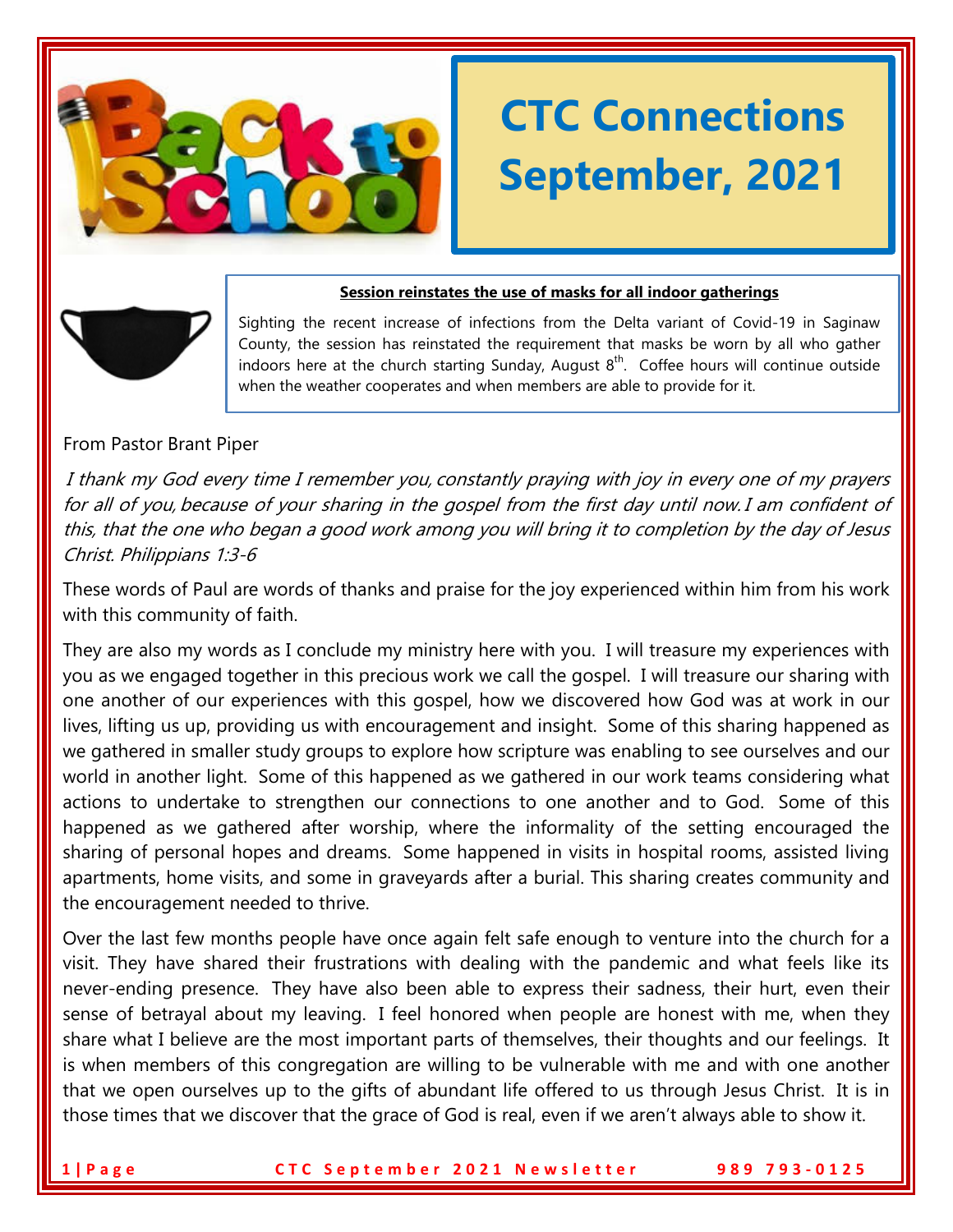Together we have taken on difficult challenges, the most obvious being to offer our worship to God during times when we could not be together. When our activities began to shut down last March, we have worked to be together as best we could, using the technology we have before us and finding new ways to share the good news of Jesus Christ. There have been the challenges of finding new leadership as people responded to their own health needs and pulled back from long-held and long-cherished positions. There have been the challenges of staying in touch with each other when face to face wouldn't work. Though we might be able to see one another face to face on our phones or iPads or laptops, it is just not the same.

Doing ministry together is always something that is challenging, because it is supposed to be. Ministry is not only the difficult challenge of reaching out and caring for those outside of the community of faith. It is also the difficult challenge of looking inward to discover the broken parts of ourselves that need the healing that comes to us through the love and grace of Jesus Christ.

I want to express my appreciation to the people with whom I have had the privilege of working.

Dan Groom has been very supportive as we have had to deal with the changes to worship. From the start he has provided wisdom and creativity to the selection of music, finding hymns and other music that have enriched the themes presented in the sermons and liturgy of worship. He has not only used his talents to create the banners that have enhanced our worship, but his attention to detail in also setting up our worship space has added to the sacredness of our worship experiences. He has been instrumental in helping with the redesign of the worship service, indispensable as we have had to tackle the new technology of worship and have had to focus on how worship is presented through the camera lens. On top of all that has been a great person to work with as we have faced the challenges of doing worship in whole ways.

Kathy Loviska serves this church well as its Administrative Assistant. She is very professional in her communications with people inside and outside the church, whether through the phone or printed materials, or through our Facebook pages. She makes the office hum as a well-oiled machine. There has not been a technology challenge that she has not taken on without enthusiasm and creativity. Over the last 18 months we have had to make innumerable changes to how we present information to the church and to the community, and she has developed new skills and sought out new resources to make this happen. On top of all this, she has worked to decipher my handwriting, all with a positive spirit.

Andy Glynn came in with a quiet, helpful spirit. Andy is clearly gifted as a musician, and I have been blessed by his selections and skills. He has demonstrated flexibility in ever changing circumstances and has provided us with his wisdom and knowledge concerning technology. To watch Andy and Dan work together is a source of joy.

I will covet your prayers as I search for new ways to serve God and enjoy God forever. I will be listening for the still small voice that calls me towards new opportunities for service.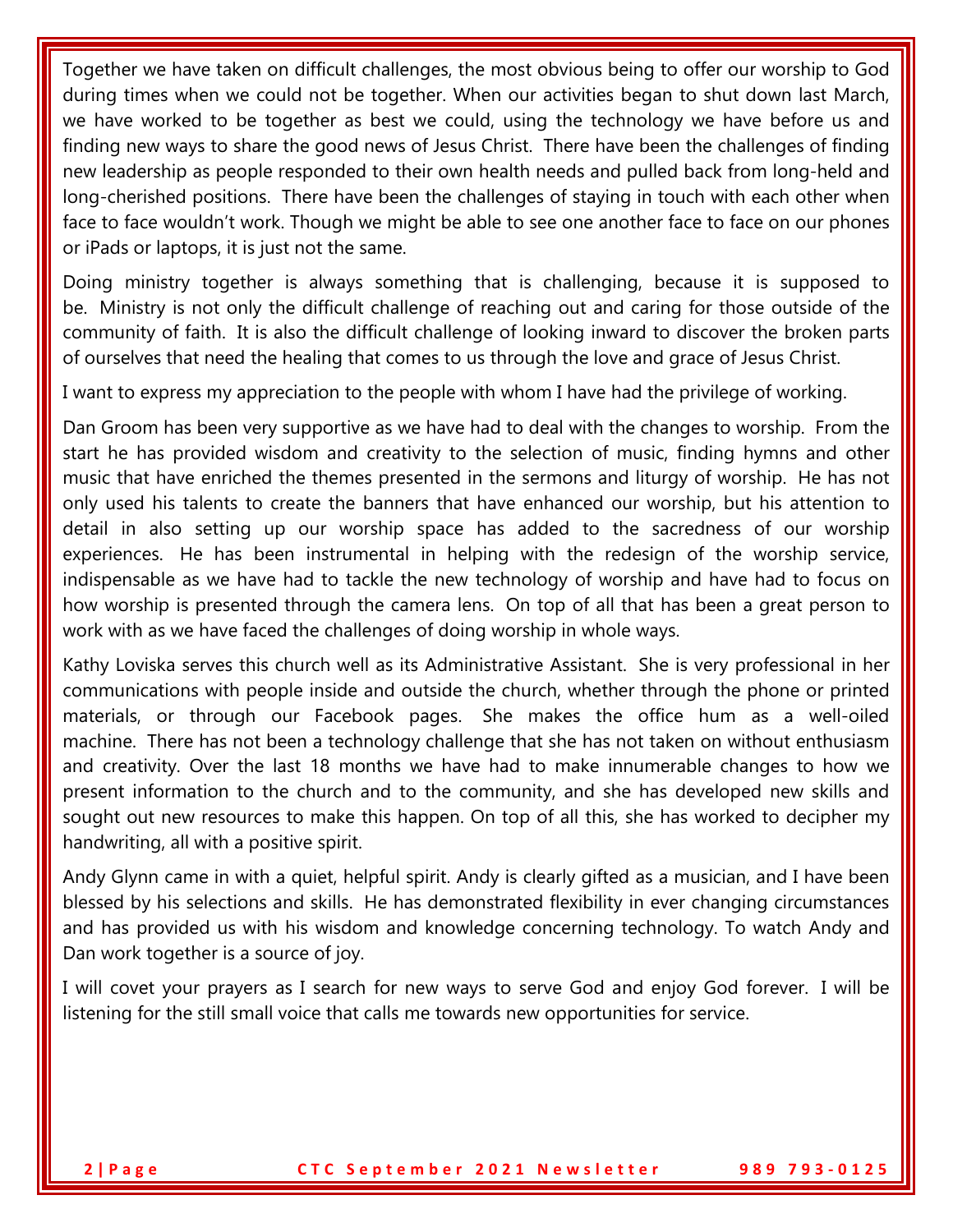# **Congregational Meeting, Sunday, September 19th, following worship**

The Session has called a Congregational Meeting for Sunday, September 19<sup>th</sup>, following worship, for the purpose of requesting Lake Huron Presbytery to dissolve the pastoral relationship between Rev. Piper and Countryside Trinity Church.

### **Bedrock Beliefs**

Over this past month we have been exploring our Bedrock Beliefs, working to come to a consensus about the ones that are foundational for us.

Bedrock Beliefs are the principles of faith which matter most in our daily lives. They are the words of scripture, or the symbols, or the images we turn to in times of crisis. They are also foundational for us as we set up our priorities for ministry with one another and to our community. Together they answer the question: Why my belief should matter to a complete stranger!

What is evident is our Bedrocks Beliefs are deeply connected with our personal experiences of God. God is loving, healing, trustworthy, forgiving, reliable, generous, an ever-present source of growth and wisdom.

We express our faith with phrases of passion and commitment:

- Give it all to Jesus
- Believe with all my heart
- New purpose for life: serving others
- Sadness into Joy
- Obstacles into Opportunities.



In the congregational gathering on August  $22^{nd}$ , we sought to further explore our Bedrock Beliefs by answering the following question: In the midst of stress, what word or phrase gives you strength? Answers included:

| <b>Trust</b>                                                            | God loves me |                                                       | The Lord is my Shepherd | I belong to God |  |
|-------------------------------------------------------------------------|--------------|-------------------------------------------------------|-------------------------|-----------------|--|
| God strengthens me to accept & live with consequences<br>Jesus loves me |              |                                                       |                         |                 |  |
| My faith keeps me safe                                                  |              | I can do all things through Christ who strengthens me |                         |                 |  |
|                                                                         |              | The Spirit surrounds me and never leaves me           | I am not alone          | God is with me  |  |

## **Our Motivating Vision**

Our next step invites us to continue to pursue God's energy and the creativity, trusting that God's Spirit will reveal to us a "Motivating Vision." A motivating vision is not a statement of faith, but a passionate expression of the heart and mind that *drives us towards mission*. This vision will empower us to incorporate into all we do the new life offered to us in Jesus Christ. This vision will lift us up to see beyond the obstacles before us, fills our hearts with immense purpose and confidence, and give individuals within our community a burning desire to do something immediately, whether or not others want to join in.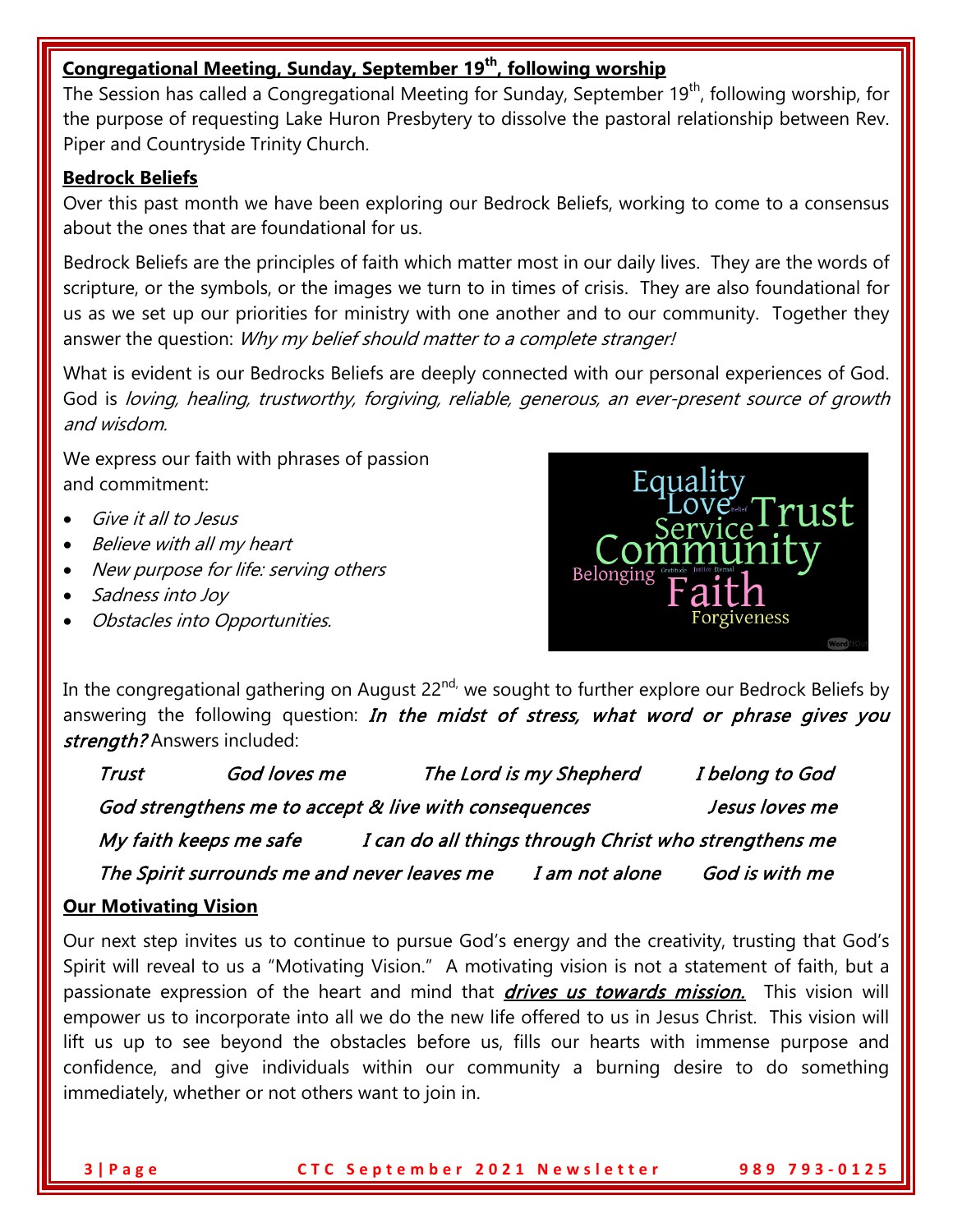This vision will reorient us and individuals and as a community towards those outside of our walls, will carry us in unexpected directions, and will invite us to take real risks.

We seek your input as we work together to discern our motivating vision, because we believe that God often, as with the prophets of old, spoke truth to the people of God from the voices found on the outward edges of the community. For this reason, below is an activity in which you are invited to create your own vision statement. You are invited to play with the words and symbols and images of scripture as they relate to your experiences with God and where God might be calling you to go.

Below is the motivation vision from our last mission study that incorporated our name.

 Which words are captivating and motivating to you? Which words might you change that would make it more captivating for you?

# Committing to Christ…Telling our Story…Caring beyond Ourselves.

#### **How would you express your vision of our church?**

After asking God to provide you with insight and hope, brainstorm about how you might express your experiences with God and the calling that has come from them.

- 1. List some verbs that speak to you of how God has and is interacting with you.
- 2. List some words that describe how you are impacted by those actions.

3. List some words that describe how you might respond to people within our community of faith because of your interactions with God.

4. List some words that describe how you might respond to people outside of our community of faith because of your interactions with God.

5. Now put those thoughts together. Here are a few examples:

Engaging the Gospel…That Heals Hearts…and Creates Communities. Seeking the Spirit… to Reveal God…and Compel Service.

6. Submit your motivating vision to the church office or place in the survey box.

## **What's Next?**

What happens next is that the Mission Study team, Mary Ann Parker, Roger Scovill, Debbie Davis, and Dan Groom will use the information and energy from our congregational gatherings, focus groups, prayer triads, and surveys, along with your submissions to the above activities, to write a mission study that accurately conveys three questions:

- **Who are we?**
- **Who is our neighbor?**
- **Who is God calling us to become?**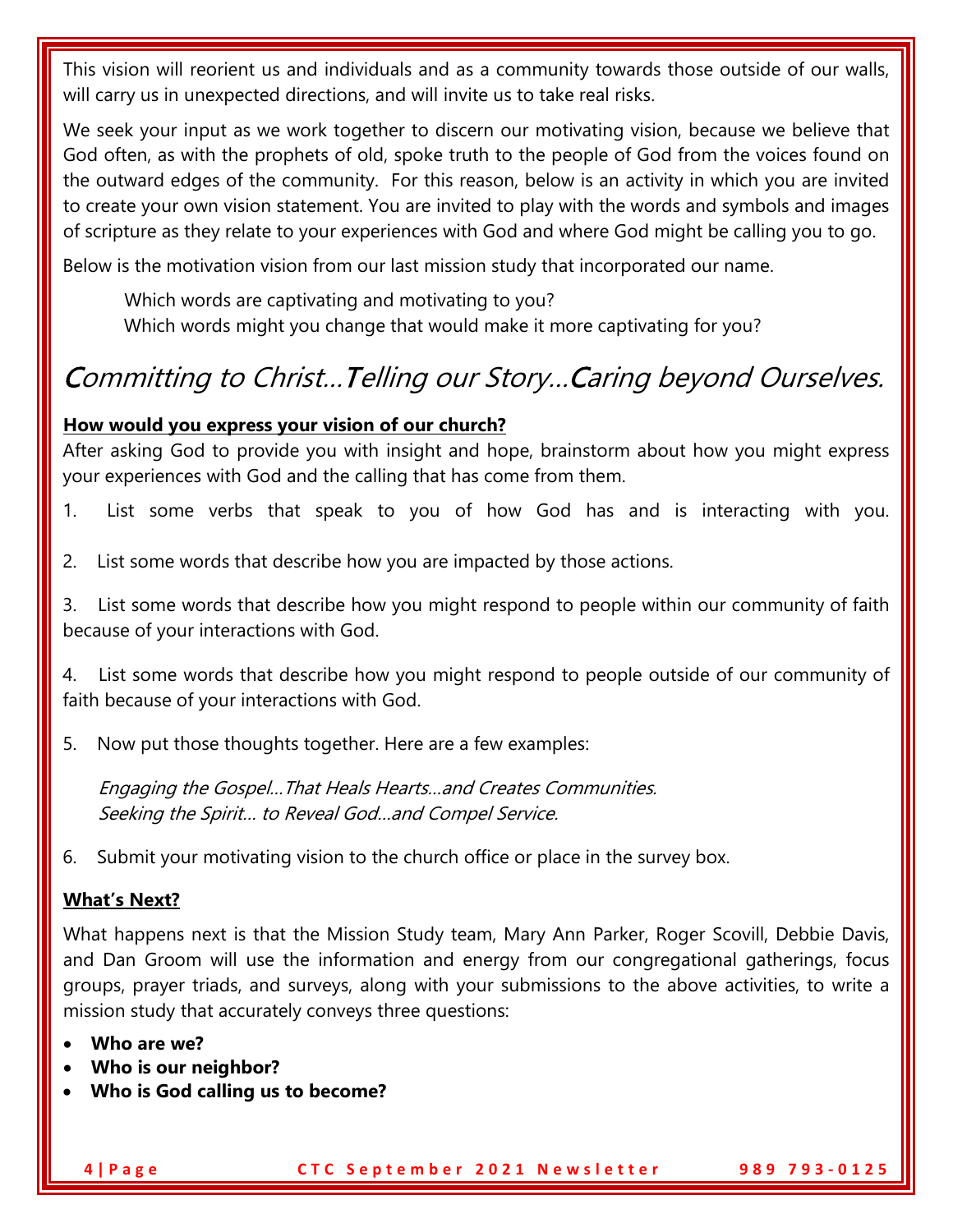Once this mission study is completed, it will be submitted to the presbytery for approval, upon which the church can elect its Pastor Nominating Committee (PNC). The PNC will then have the responsibility to use the Mission Study, as well as its own discernment, to write a Mission Information Form (MIF), the main instrument for the search of a pastor.

Mary Longstreth and Carol VanArsdale continue in their work to bring forth recommendations to the session for the position of a "bridge pastor." This pastor will provide pastoral leadership for worship, administration, and pastoral care for the immediate future as the PNC seeks a permanent pastor. Your prayers for their work are requested.

## **Online Worship on Sunday Mornings at 10:30 on YouTube CTC Saginaw**

We will continue to place on our FB public and group pages our order of worship for the day, and we are hopeful that it will enhance your worship experience by offering the music and words to the hymns and other parts of the service so that you may participate more fully.

We ask that you continue to be in prayer for the volunteers who provide assistance for our services, as well as for new volunteers to step up for these positions. If you have an interest in serving in the ministry of the gospel as a camera person, a computer assistant, or a worship planner working with media, please contact the pastor so that you can review the job description and the responsibilities of these positions.

# **Financial Report**

Your faithful giving empowers us to continue our witness to the work of Christ in the world as it allows you to strengthen your relationship with God. Our goal for September is \$8,500. Please remember you can make an online donation through our app, and if you need help with this, or if you want to run your donation by the church, please call the church office. Our online service includes its usual time of thanksgiving and dedication for our gifts, so you may want to have your money and envelopes or perhaps even your phone ready so that you can more fully participate in this time.

# **Christian Outreach**



Please remember our local ministries during this time, as they work to provide additional resources to our community in this time of pandemic and need your support.

**CROP Walk** will hold an informational meeting at the East Side Soup Kitchen on Saturday, September 11 at 9 am. Anyone interested call Marcia Lacker 799-0895

for a ride. You can walk on line or in your neighbor or on Sunday, October 10 with the group. After the Saturday meeting, Marcia will have more information. Plan ahead to get some pledgers.

September Mission of the Month is the City Rescue Mission. This mission addresses the most basic needs among the homeless people in Saginaw and provides practical tools to improve their lives immediately. The current needs are towels, twin sheets, men's shoes size 9 and up, corn muffin mix, coffee, cream of chicken soup, canned corn, canned carrots, brooms, dust pans, kitchen and bathroom wastebaskets and trash bags. Check their website for longer term needs. The first Sunday of October, we will receive the Peace/Neighbors in Need offerings.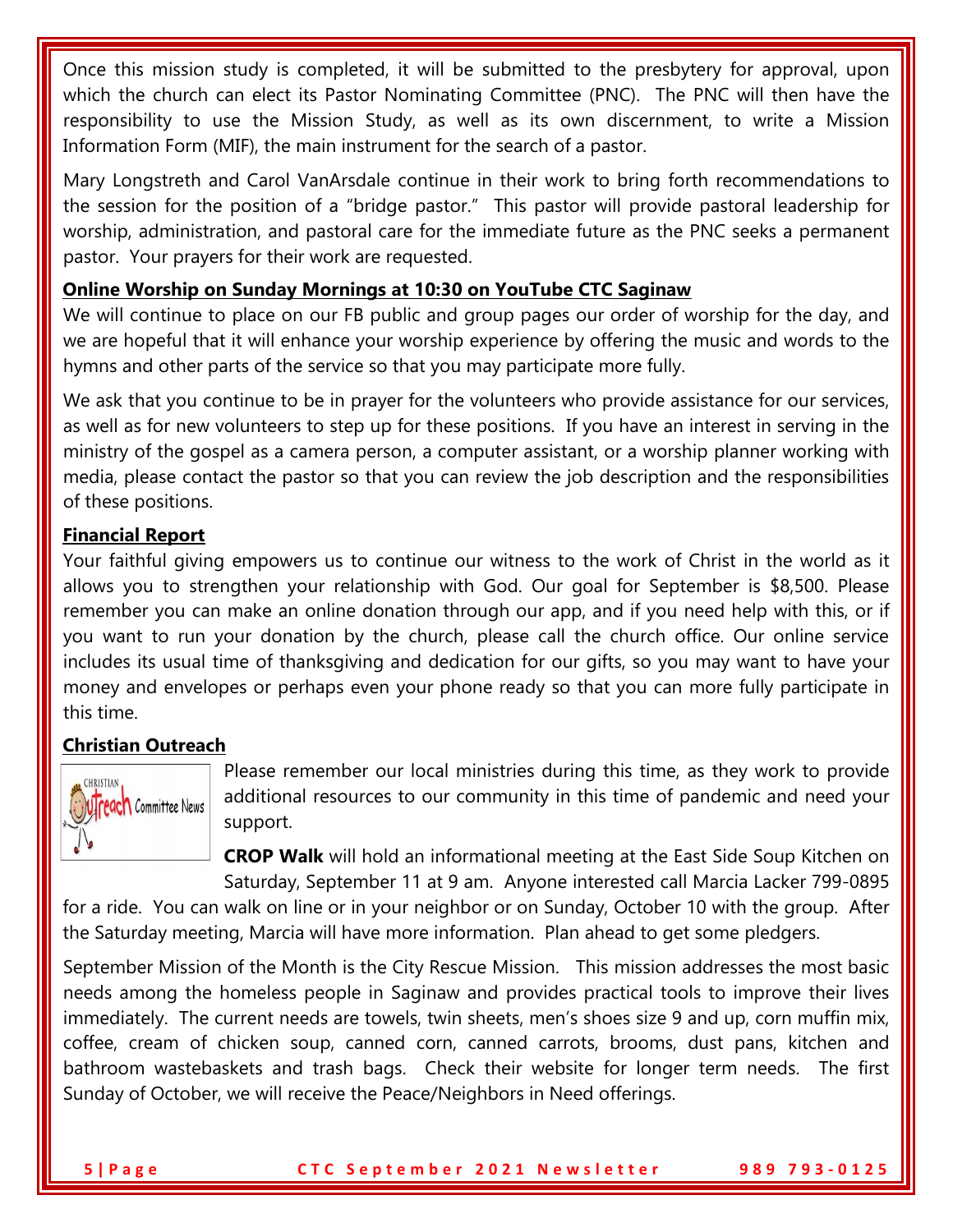

A great big **thank you** to Pastor Brant Piper and to all who have called and sent prayers and such beautiful cards. It has been a blessing and I hope to be back in church soon. *Nancy Easlick*.

**Boy Scouts**: On September 10<sup>th</sup>, the Scouts will also be conducting an American Flag Retirement Ceremony with the American Legion on Weiss. If you have flags that need to be retired, you can drop them off at the church and place them in the box at the east entrance.

### **Be Respectful**

Please be respectful during worship service and refrain from talking. Remember that once the Prelude begins and until the Postlude ends the Worship Service **is in progress** and is being livestreamed. During this time we are to remain in our seats and listen to the beautiful music that is being played and the message our Pastor brings to us. We ask that you do not get up until the Postlude has concluded so as not to interfere with the livestreaming. Thank you.

#### **Thanksgiving Food Baskets**

We are hoping that this year, we will be able to return to our normal food basket gift for some of the area families in need. We will begin accepting non-parishable food donations beginning in August for those able to help out. The following items will be collecting now - as we get closer to Thanksgiving, we will post those items which are still needed. As always, we will need people to help out on "Packing & Shopping" Day so stay tuned for more information.

Non-parishable canned goods or jars, i.e. vegetables, gravy, fruit, tuna fish, spaghetti sauce, pork & beans, soup, peanut butter & jelly, etc. Thank you so much for your generosity.



**Angel Tree**: We are hopeful that we can resume our Christmas Angel Tree this year. More information to come.

#### **Two Coins A Meal**

We will continue to collect Two Coins a Meal on the first Sunday of each month during Worship Service. There will be a pail at the back of the Sanctuary marked as such. Please bring your coins in a plastic baggie or envelope if you are able to do so and place in the pail either on your way in or out of Church. Thank you.





Kroger Community Rewards Program: We have received our donation from the Kroger Community Rewards program for the months of May-July, 2021. It was for \$47.08 which is not a huge amount, but everything helps. If you shop at Krogers and use their "Plus Shopper's Card" and you have not yet named Countryside Trinity Church as your charity of choice to receive donations,

please get together with Kathy Loviska who can assist you in doing so. It costs you nothing, but for everyone names us we get a small percentage of the amount of your purchases which includes among other things, food, medications and gas.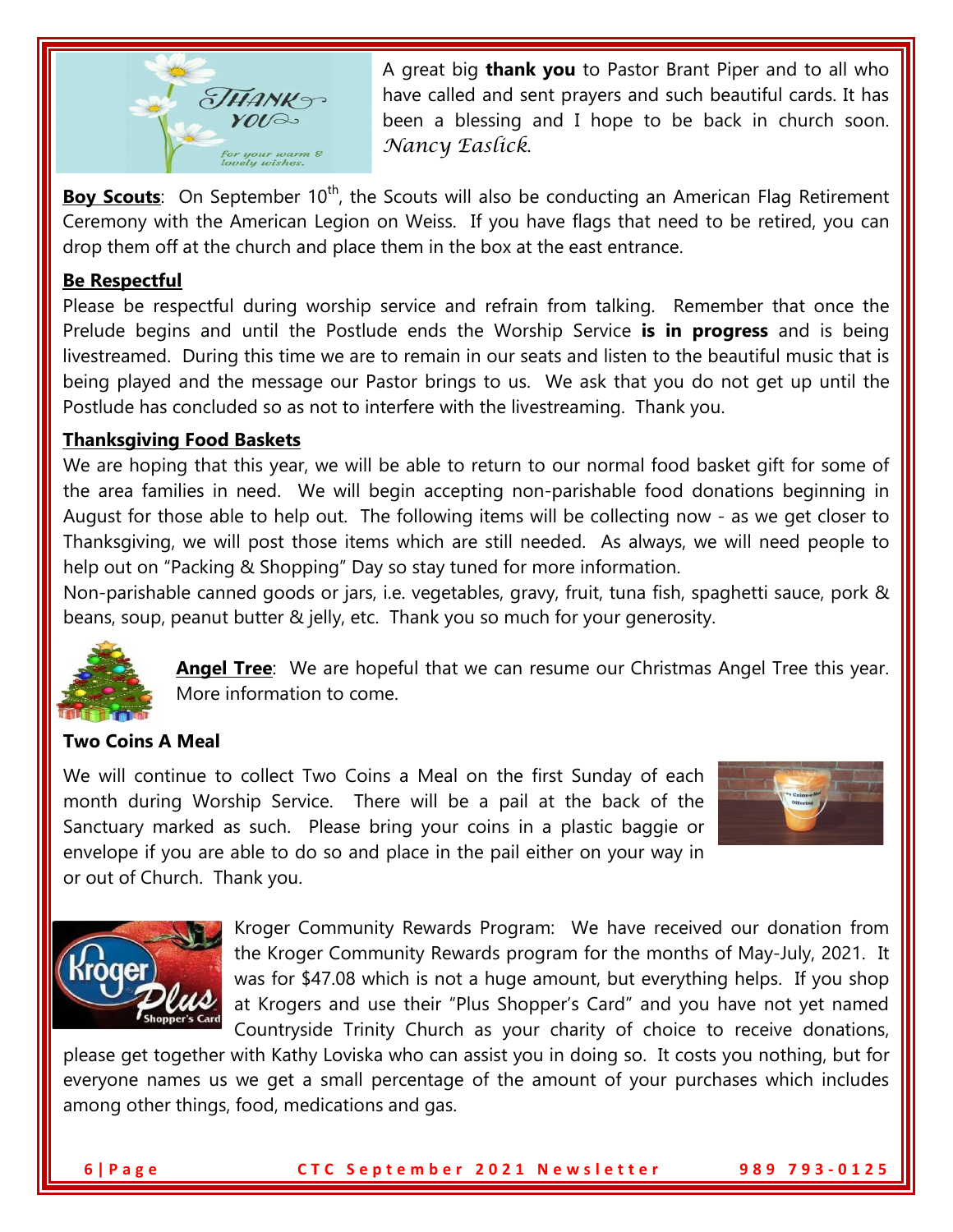#### **YOUR SESSION/COUNCIL AT WORK August 17, 2021 Mary Ann Parker, Clerk of Session**

**Reflection & Thanksgiving Time:** Reflected on 2 Corinthians 4:6-12.

**Minutes of 6-15-2021 and called session meeting of 8-3-2021:** Approved.

**Treasurer's Report:** Financial information for July reviewed and accepted as printed.

**Clerk's Report:** Membership remains at 120.

Communion served to 32 congregants on 7-11-2021 and to 32 congregants on 8-1-2021. Ten homebound members and their family members received communion in August.

**Pastor's Report:** Serves on Presbytery COM Transitional Team and Committee of Ministry and Ministry Preparation.

Served home Communion to 6 members & 4 of their family members.

Has had visitation with members both at the church and in their residences.

Conducted funeral service for Dr. Robert Nelson, ex-member.

Held focus groups and congregational gatherings exploring members core values and bedrock beliefs.

#### **COMMITTEE REPORTS**

**Christian Outreach:** August mission is Weiss School. September mission will be City Rescue Mission. CROP walk will be 10-10-2021.

Finance & Stewardship: Monthly income goals reviewed. Monthly goal for August is \$13,500.

**Spiritual Life:** It was decided to obtain bridge pastor following Pastor Brant's retirement.

M. Longstreth and C. VanArsdale will serve on that team.

**Return to Worship:** Session will require worship participants to continue wearing masks at this time, singing and verbal responses will be in seated positions, continued good hand hygiene is encouraged.

#### **NEW BUSINESS:**

1**.** Motion sustained to allow Pastor Alissa Davis to conduct the marriage service at CTC for Katlyn Scovill and her fiancé on June 11, 2022.

2. Motion sustained to adopt a policy for conducting electronic session meetings when situations arise limiting face to face meetings.

3. Session will host a "farewell reception with regrets" for Pastor Brant on September 26, 2021 with light refreshments. A card box will be available for members/friends to send him off on his retirement with best wishes' cards.

> **All members/friends are invited to a farewell reception for PASTOR BRANT PIPER September 26, 2021 following worship service. Light refreshments will be served.**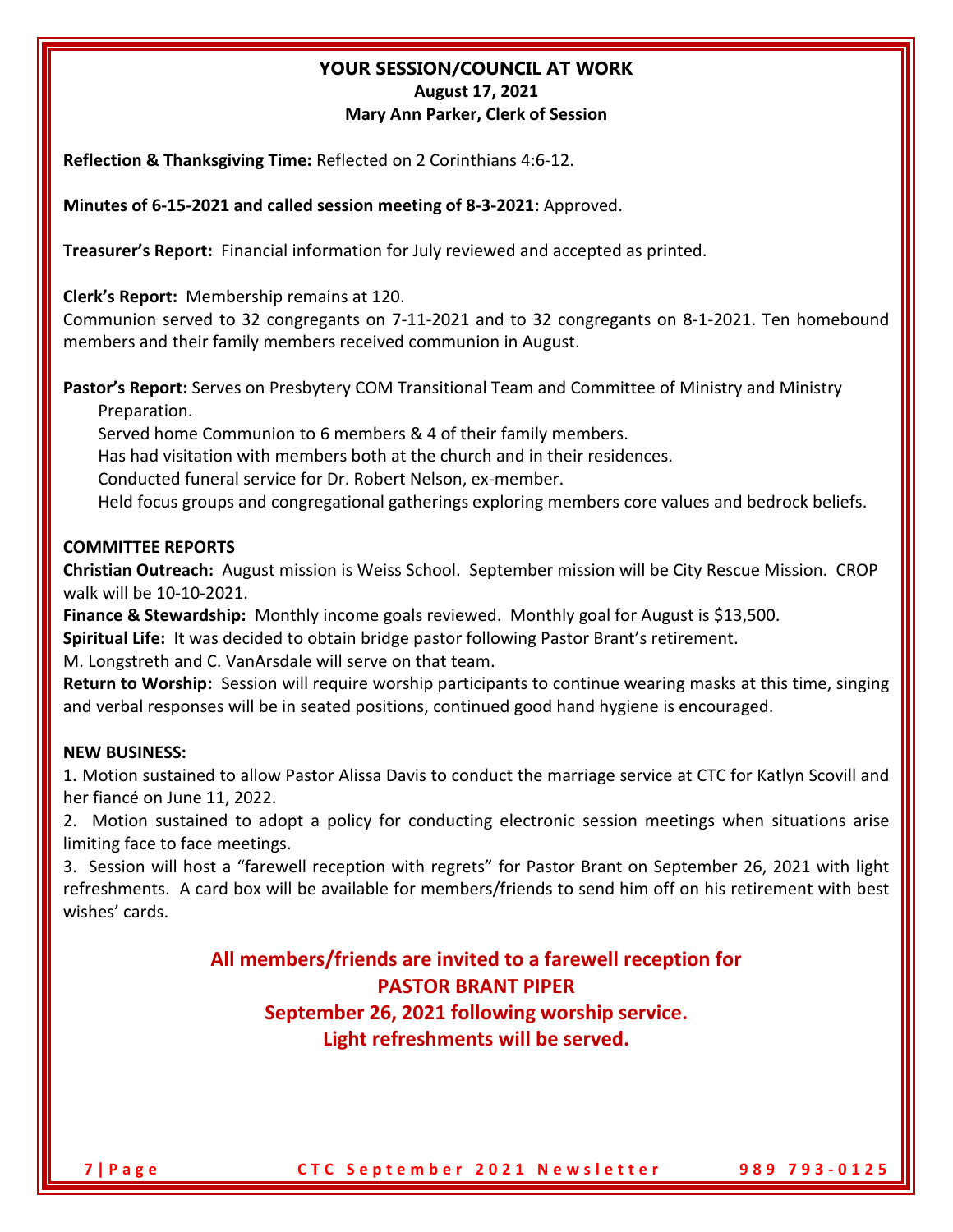|                                         | <b>July, 2021</b>    |          |                      |                  |                       |
|-----------------------------------------|----------------------|----------|----------------------|------------------|-----------------------|
| <b>CTC TREASURER'S</b><br><b>REPORT</b> | Beginning<br>Balance | Receipts | <b>Disbursements</b> | <b>Transfers</b> | <b>Ending Balance</b> |
|                                         |                      |          |                      |                  |                       |
| General                                 | (3,074.80)           | 7,805.11 | 9,619.56             | 1,095.00         | (3,794.25)            |
| Memorial                                | 9,470.00             |          |                      |                  | 9,470.00              |
| Memorial - Lyons Troop 304              |                      |          |                      |                  |                       |
| Manse                                   |                      |          |                      |                  |                       |
| Special gift                            | 17,800.02            |          |                      |                  | 17,800.02             |
| Special projects                        | 2,195.36             |          |                      |                  | 2,195.36              |
| <b>Mission</b>                          |                      |          |                      |                  |                       |
| Per capita                              | 360.60               |          |                      |                  | 360.60                |
| Two-coins-a-meal                        | 72.00                | 53.00    | 18.00                |                  | 107.00                |
| Food baskets                            | 237.52               |          |                      |                  | 237.52                |
| Heifer proj (Church School)             |                      |          |                      |                  |                       |
| UCC/PCU/Blankets                        | 220.00               |          | 220.00               |                  |                       |
| Good Samaritan                          | 2,347.28             | 50.00    |                      |                  | 2,397.28              |
| Muriel Lakey Scholarship                | 7,206.52             | 309.54   |                      |                  | 7,516.06              |
| <b>Womens Association</b>               |                      |          |                      |                  |                       |
| Local                                   | 1,137.00             | 120.00   | 1,137.00             |                  | 120.00                |
| <b>Bricks</b>                           | 1,335.85             |          |                      |                  | 1,335.85              |
|                                         |                      |          |                      |                  |                       |
|                                         | 39,307.35            | 8,337.65 | 10,994.56            | 1,095.00         | 37,745.44             |
| Minister Compensation                   | 94,182.95            |          |                      | (535.00)         | 93,647.95             |
| Endowment                               | 256,998.27           | 51.72    |                      | (560.00)         | 256,489.99            |
|                                         | 390,488.57           | 8,389.37 | 10,994.56            |                  | 387,883.38            |



| <b>Betty Burr</b>                 | <b>Joan Comstock</b>          | <b>Dawn Curtis</b>              |  |  |
|-----------------------------------|-------------------------------|---------------------------------|--|--|
| Samaritas Senior Living           | @ Home                        | @ Home                          |  |  |
| <b>Betty Hauk</b>                 | <b>Floyd &amp; Lois Krzak</b> | <b>Doug and Marilyn Leffler</b> |  |  |
| Wellspring Ind. Living            | @ Home                        | New Hope Valley                 |  |  |
| <b>Bob &amp; Marie Lemmer</b>     | <b>Fern Evon Little</b>       | <b>Judy Lorenz</b>              |  |  |
| <b>Wellspring Assisted Living</b> | Swan Haven Manor              | St. Francis Home                |  |  |
| <b>Virginia Lyon</b>              | <b>Ruth Marsh</b>             | <b>Norma Meacham</b>            |  |  |
| @ Home                            | @ Home                        | New Hope Valley                 |  |  |
| <b>Elaine Miner</b>               | <b>Fran Prueter</b>           | <b>Helen Reynolds</b>           |  |  |
| @ Home                            | @ Home                        | Wellspring Independent Living   |  |  |
| <b>Shirley Roof</b>               |                               |                                 |  |  |
| <b>Wellspring Assisted Living</b> |                               |                                 |  |  |

**8 | Page CTC September 2021 Newsletter 989 793 - 0125**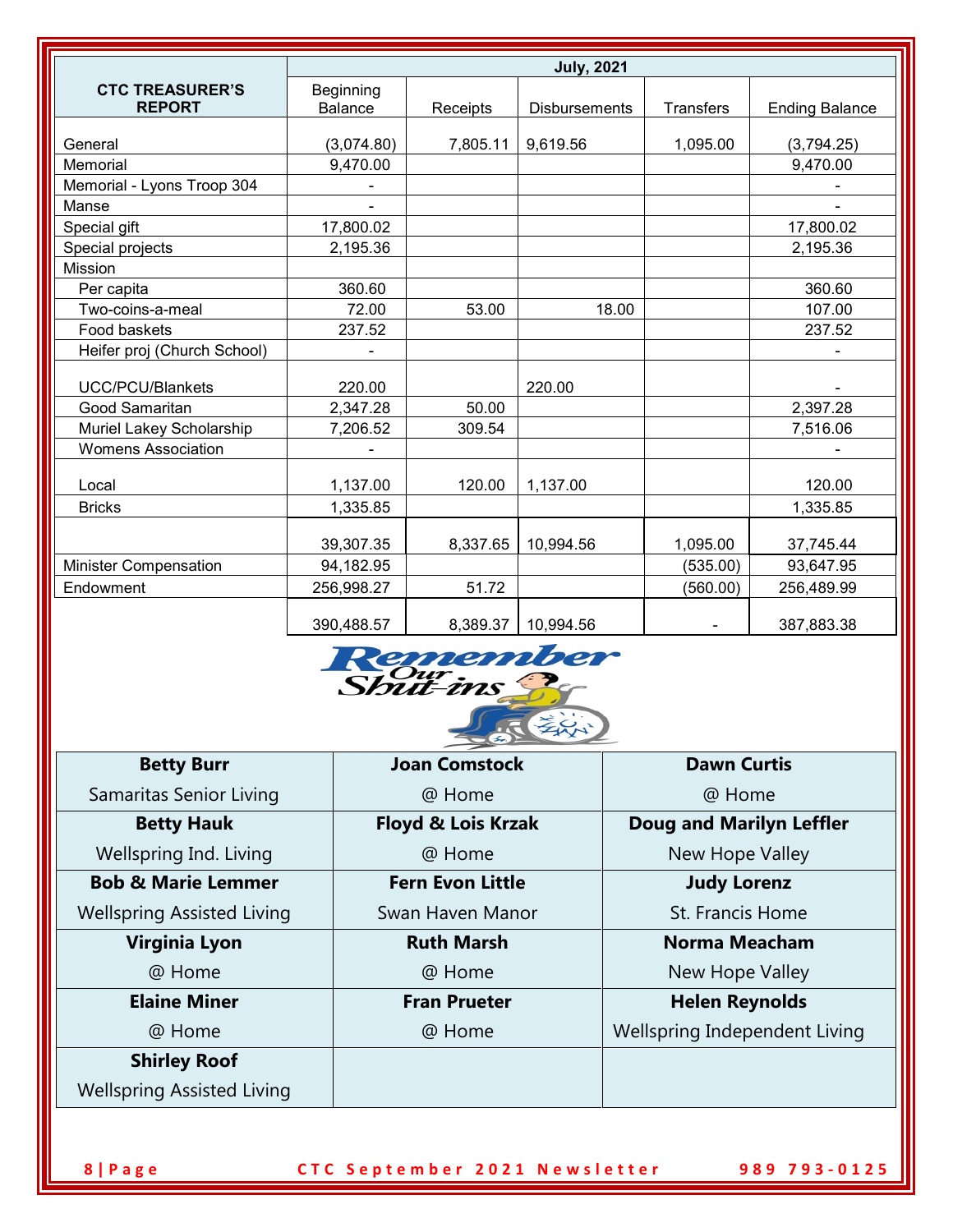

#### **SEPTEMBER BIRTHDAYS**

- 1 Becky Pequignot
- 3 Rob Halase
- 3 Dora Fitzgerald
- 5 Charles Davis
- 6 Jerry Brachear
- 8 Lindsey Groom
- 13 Louis Diechman
- 14 Michael Patrick Groom
- 17 Lois Krzak
- 20 Liz Saperstein
- 22 Amanda Dean Groom
- 25 Thomas Kennedy
- 28 Brant Piper
- 29 Tom Ladner
- 30 Vincent Martinez

#### **OCTOBER BIRTHDAYS**

- 1 Zachary Plater
- 2 Drew Pequignot
- 2 Dan Groom
- 3 Joseph Ruth
- 5 Mary Longstreth
- 6 Amanda J. (Groom) Fulton
- 11 Dick Easlick
- 11 Jerry Paquette
- 13 Ethan Parker
- 13 Ruth Marsh
- 13 Charlotte Armstrong
- 14 Mike Yusaf
- 14 Tania Yusaf
- 16 Randy Groom
- 17 Elizabeth Jacob
- 19 Christopher Davis
- 22 Jean Anne Miller
- 22 Pat Denno
- 25 Ezra Yusaf
- 25 Aaron Plater
- 26 Ashley Huizar (Scovill)
- 27 Marie Lemmer
- 29 Scott Jacob
- 29 Lori Halase

#### **NOVEMBER BIRTHDAYS**

- 1 Paige Pequignot
- 3 Sam Nolan
- 7 Judi Westendorf
- 7 Christine (Dowling) Greenwood
- 8 Duncan Redfield
- 9 Stephanie Plater
- 10 Anjel Vernon
- 11 Dave Fitzgerald
- 12 Jacob Plater
- 15 Dick Woodke
- 16 Pervez Yusaf
- 19 Martin Bethune
- 19 Bethany Scovill
- 20 Judith Lorenz
- 21 Ronald Miller
- 22 Jacob Groom
- 22 Lucas Gonzales
- 23 Bethany Scovill
- 23 Virginia Jarvi
- 28 Jennifer Nolan-Heyn
- 28 Avis Leach

#### **SEPTEMBER ANNIVERSARIES**

- 9 Roy and Nancy Erndt
- 9 Shirlee & Roger Scovill
- 16 Peter & Isabella Dominguez

#### **OCTOBER ANNIVERSARIES**

- 2 Aaron & Paula Plater
- 8 Robert & Marie Lemmer
- 10 Eric & Sue Smith

#### **NOVEMBER ANNIVERSARIES**

- 17 Jerry & Virginia Brachear
- 22 Dave & Dora Fitzgerald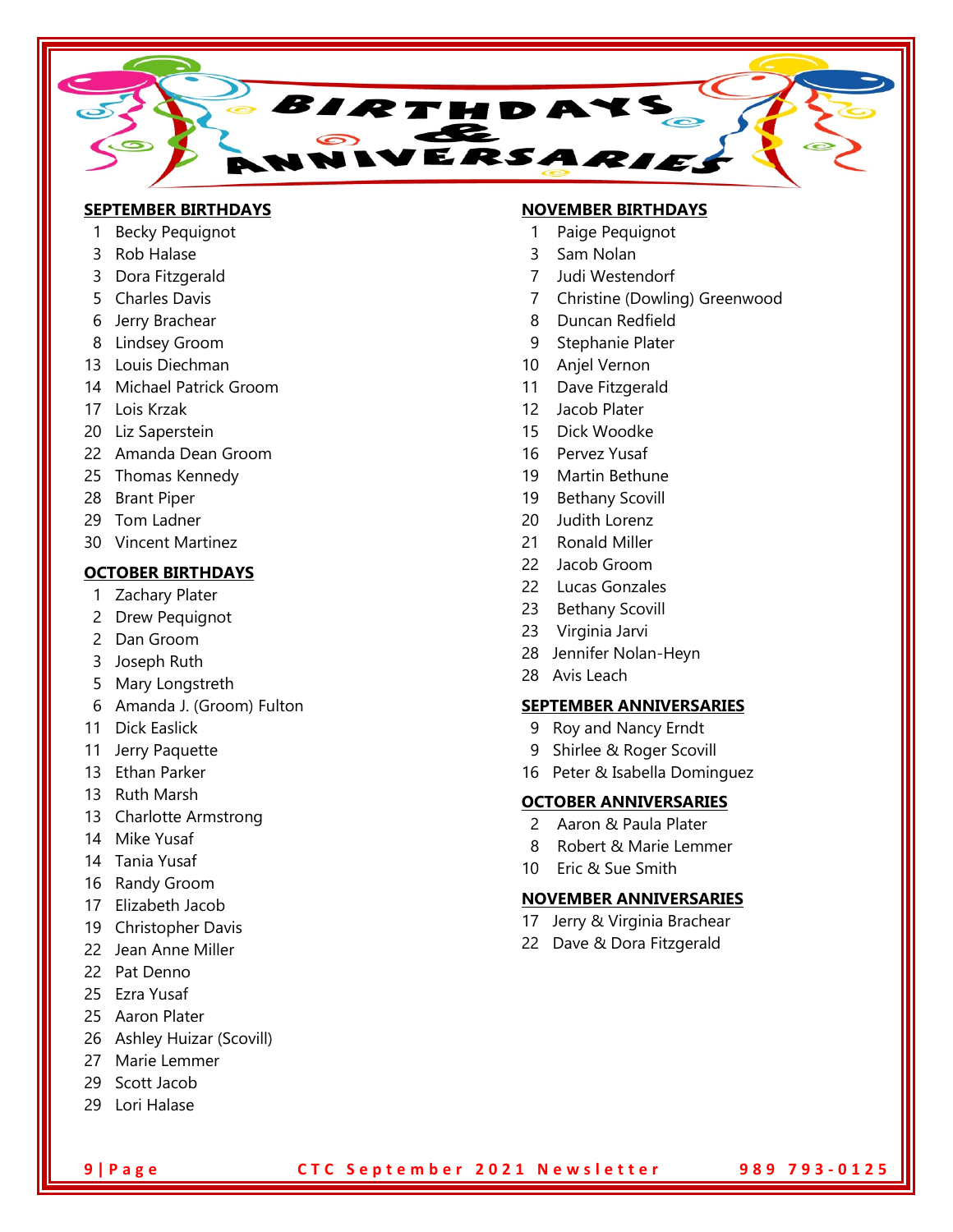# **2021 Gathering of Presbyterian Women in the Synod of the Covenant**

# September 18, 2021, 9:30-11:30 am, via Zoom (seats limited!)



Theme: What My Grandmothers **Taught Me** 

Bible Study overview by Rev. Cheri Harper, PW staff (Mission Associate)

Keynote by Rev. Kathy Reeves, Moderator-elect for Churchwide PW 2021-2024

# Overview of two Thank Offering grant recipients:

Koinonia Project in Belize (building a daycare center and Sunday school)

The Castle in Centerville, OH (Mental Health drop-in center)

Business Meeting will include Financial Report, Election of Leaders and News from the Synod of the Covenant (by Rev. Dr. Chip Hardwick, Interim Synod Executive)

How to Register: Email the following information to Susan Ochs, s2123@aol.com, by September 13, 2021:

Your Name, Phone Number, Email address & Your Presbytery's Name. You will receive a registration confirmation.

Then on September 16, you will receive a zoom invitation giving you the link and login information needed for Zoom and gathering documents including agenda for the gathering.

Cost to attend: \$0. A suggested offering will be received that will be split among the two Thank Offering Grant recipients that you will hear about during the gathering. More info will be sent with Zoom invitation. In the meanwhile, find a picture of your grandmother (or a woman of faith standing in for your grandmother) or a candle to light to have with you at the gathering.